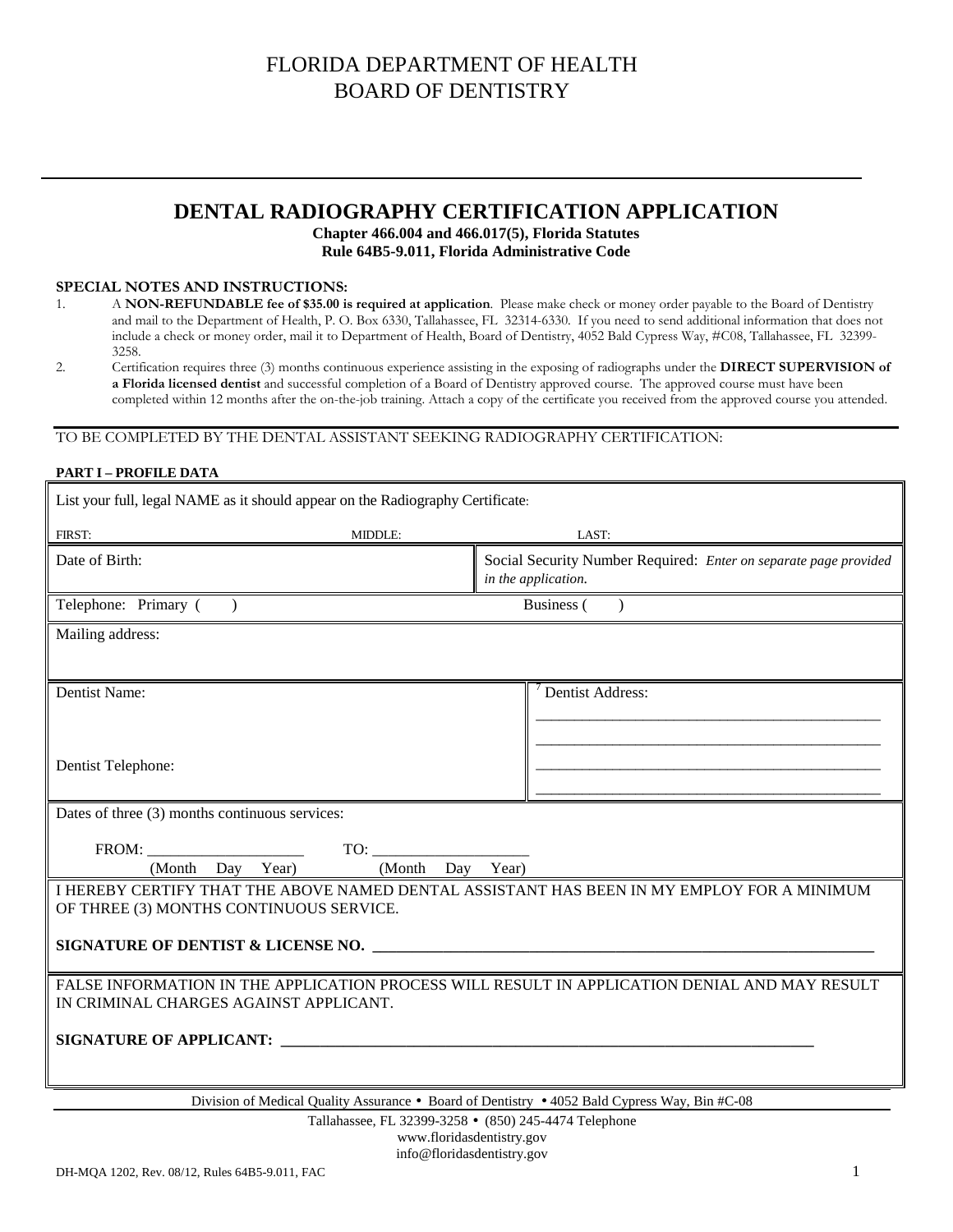### **TO BE COMPLETED BY THE DENTAL ASSISTANT SEEKING RADIOGRAPHY CERTIFICATION: PART II - PERSONAL AND LICENSURE HISTORY**

#### ALL OF THE FOLLOWING QUESTIONS MUST BE ANSWERED.

If you answer "YES" to ANY of the following questions, explain in full by addendum to the application. You must make a statement that includes, but is not limited to, the date(s), location(s), specific circumstances, practitioners and/or treatment involved, etc., pertaining to the "YES" answer. Any "YES" answer must be substantiated by either official documents sent directly to the board office from the respective state licensing board or official copies of court records. A "YES" answer is NOT an automatic cause for denial of licensure.

*NOTE: Obtaining or attempting to obtain a license by bribery, fraud, or knowing misrepresentation is a violation of the Dental Practice Act and may result in the denial of licensure, suspension or revocation of license, and/or other penalty under section 466.028, Florida Statutes, or Rule Chapter 64B5-13, F.A.C.* 

| Have you ever been convicted of, or entered a plea of guilty, nolo contendere, or no contest to a crime in any<br>jurisdiction other than a minor traffic offense? You must include all misdemeanors and felonies, even if<br>adjudication was withheld by the court so that you would not have a record or conviction. Driving under the<br>influence or driving while impaired is not a minor traffic offense for purposes of this question.<br>If yes, please list date, jurisdiction (state and county), offense, disposition, and all other relevant information<br>on reverse side or an attached sheet                                                                      | <b>YES</b> | N <sub>O</sub> |
|------------------------------------------------------------------------------------------------------------------------------------------------------------------------------------------------------------------------------------------------------------------------------------------------------------------------------------------------------------------------------------------------------------------------------------------------------------------------------------------------------------------------------------------------------------------------------------------------------------------------------------------------------------------------------------|------------|----------------|
| IMPORTANT NOTICE: Applicants for licensure, certification or registration and candidates for examination may be excluded<br>from licensure, certification or registration if their felony conviction falls into certain timeframes as established in Section<br>456.0635(2), Florida Statutes. If you answer YES to any of the following questions, please provide a written explanation for each<br>question including the county and state of each termination or conviction, date of each termination or conviction, and copies of<br>supporting documentation to the address below. Supporting documentation includes court dispositions or agency orders where<br>applicable. |            |                |
| 1. Have you been convicted of, or entered a plea of guilty or nolo contendere to, regardless of adjudication, a<br>felony under Chapter 409, F.S. (relating to social and economic assistance), Chapter 817, F.S. (relating to<br>fraudulent practices), Chapter 893, F.S. (relating to drug abuse prevention and control) or a similar felony<br>offense(s) in another state or jurisdiction?<br>(If you responded "no", skip to #2.)                                                                                                                                                                                                                                             | <b>YES</b> | N <sub>O</sub> |
| a. If "yes" to 1, for the felonies of the first or second degree, has it been more than 15 years from the date of the<br>plea, sentence and completion of any subsequent probation?                                                                                                                                                                                                                                                                                                                                                                                                                                                                                                | <b>YES</b> | N <sub>O</sub> |
| b. If "yes" to 1, for the felonies of the third degree, has it been more than 10 years from the date of the plea,<br>sentence and completion of any subsequent probation? (This question does not apply to felonies of the third<br>degree under Section 893.13(6)(a), Florida Statutes).                                                                                                                                                                                                                                                                                                                                                                                          | <b>YES</b> | N <sub>O</sub> |
| c. If "yes" to 1, for the felonies of the third degree under Section 893.13(6)(a), Florida Statutes, has it been<br>more than 5 years from the date of the plea, sentence and completion of any subsequent probation?                                                                                                                                                                                                                                                                                                                                                                                                                                                              | <b>YES</b> | N <sub>O</sub> |
| d. If "yes" to 1, have you successfully completed a drug court program that resulted in the plea for the felony<br>offense being withdrawn or the charges dismissed? (If "yes", please provide supporting documentation).                                                                                                                                                                                                                                                                                                                                                                                                                                                          | <b>YES</b> | NO             |
| 2. Have you been convicted of, or entered a plea of guilty or nolo contendere to, regardless of adjudication, a<br>felony under 21 U.S.C. ss. 801-970 (relating to controlled substances) or 42 U.S.C. ss. 1395-1396 (relating<br>to<br>public health, welfare, Medicare and Medicaid issues)?                                                                                                                                                                                                                                                                                                                                                                                     | <b>YES</b> | N <sub>O</sub> |
| a. If "yes" to 2, has it been more than 15 years before the date of application since the sentence and any<br>subsequent period of probation for such conviction or plea ended?                                                                                                                                                                                                                                                                                                                                                                                                                                                                                                    | <b>YES</b> | N <sub>O</sub> |

Division of Medical Quality Assurance • Board of Dentistry • 4052 Bald Cypress Way, Bin #C-08

Tallahassee, FL 32399-3258 • (850) 245-4474 Telephone

www.floridasdentistry.gov info@floridasdentistry.gov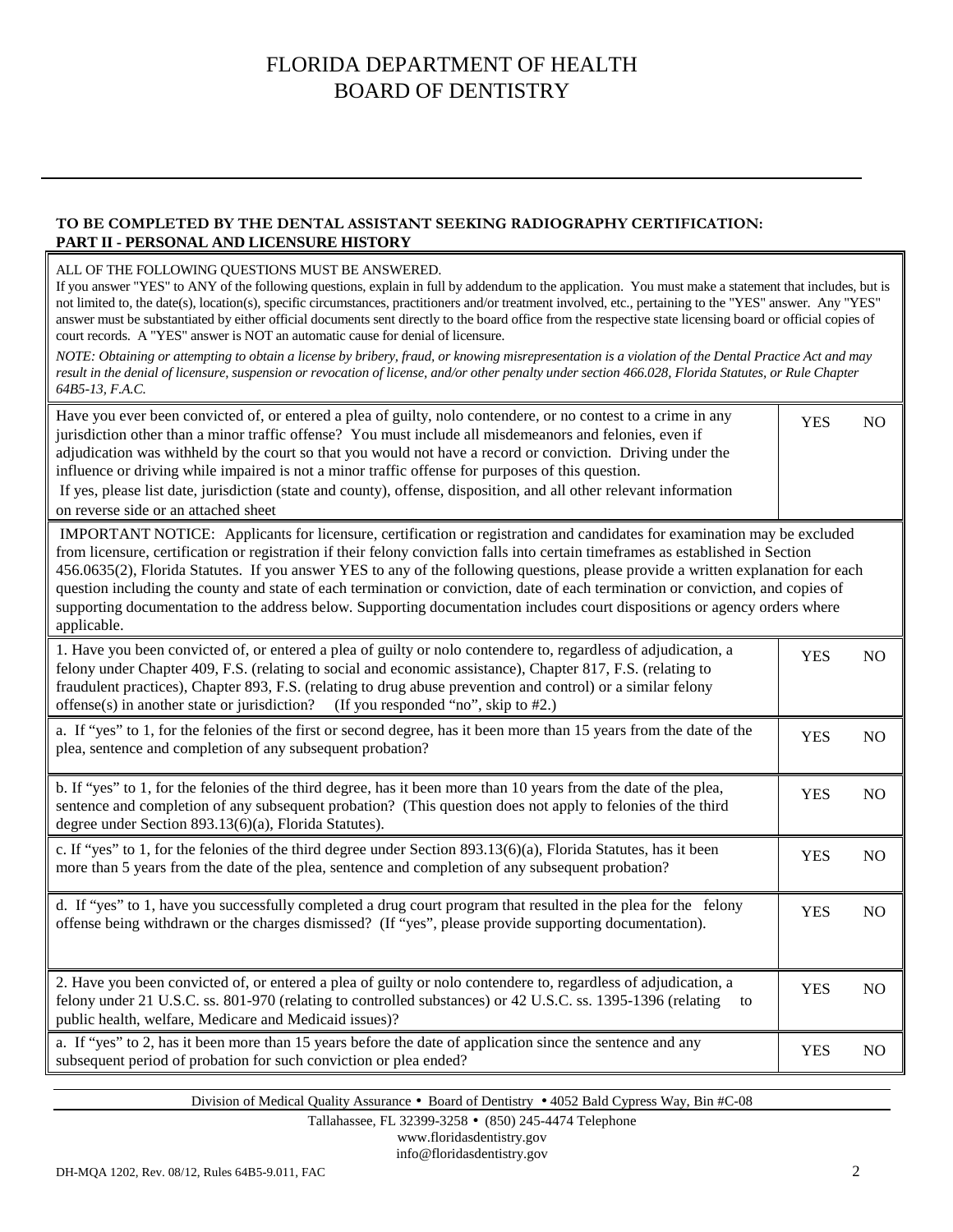| 3. Have you ever been terminated for cause from the Florida Medicaid Program pursuant to Section<br>409.913, Florida Statutes? (If "No", do not answer 3a.)                                                                                                                                                                                                                       | <b>YES</b> | N <sub>O</sub> |
|-----------------------------------------------------------------------------------------------------------------------------------------------------------------------------------------------------------------------------------------------------------------------------------------------------------------------------------------------------------------------------------|------------|----------------|
| a. If you have been terminated but reinstated, have you been in good standing with the Florida Medicaid<br>Program for the most recent five years?                                                                                                                                                                                                                                |            |                |
| 4. Have you ever been terminated for cause, pursuant to the appeals procedures established by the state<br>from any other state Medicaid program (If no, do not answer 4a or 4b.)                                                                                                                                                                                                 |            |                |
| a. Have you been in good standing with a state Medicaid program for the most recent five years?                                                                                                                                                                                                                                                                                   | <b>YES</b> | N <sub>O</sub> |
| b. Did the termination occur at least 20 years prior to the date of this application?                                                                                                                                                                                                                                                                                             | <b>YES</b> | <b>NO</b>      |
| 5. Are you currently listed on the United States Department of Health and Human Services Office of<br>Inspector General's List of Excluded Individuals and Entities?                                                                                                                                                                                                              | <b>YES</b> | N <sub>O</sub> |
| 6. If "yes" to any of the questions 1 through 5 above, on or before July 1, 2009, were you enrolled in an<br>educational or training program in the profession in which you are seeking licensure that was recognized<br>by this profession's licensing board or the Department of Health? (If "yes", please provide official<br>documentation verifying your enrollment status.) | <b>YES</b> | N <sub>O</sub> |
| 7. Have you ever been denied the right to take any healthcare license or certification examination in any state?                                                                                                                                                                                                                                                                  | <b>YES</b> | N <sub>O</sub> |
| 8. Have you ever been refused a license to practice a healthcare profession or any other license or the renewal<br>thereof in any state?                                                                                                                                                                                                                                          |            | <b>NO</b>      |
| 9. Have you ever had a license revoked or a certificate of registration to practice a healthcare profession or any<br>other licensed profession revoked, suspended or otherwise acted against (including probation, fine or<br>reprimand) in a disciplinary proceeding in any state?                                                                                              | <b>YES</b> | <b>NO</b>      |

Division of Medical Quality Assurance • Board of Dentistry • 4052 Bald Cypress Way, Bin #C-08

Tallahassee, FL 32399-3258 • (850) 245-4474 Telephone www.floridasdentistry.gov info@floridasdentistry.gov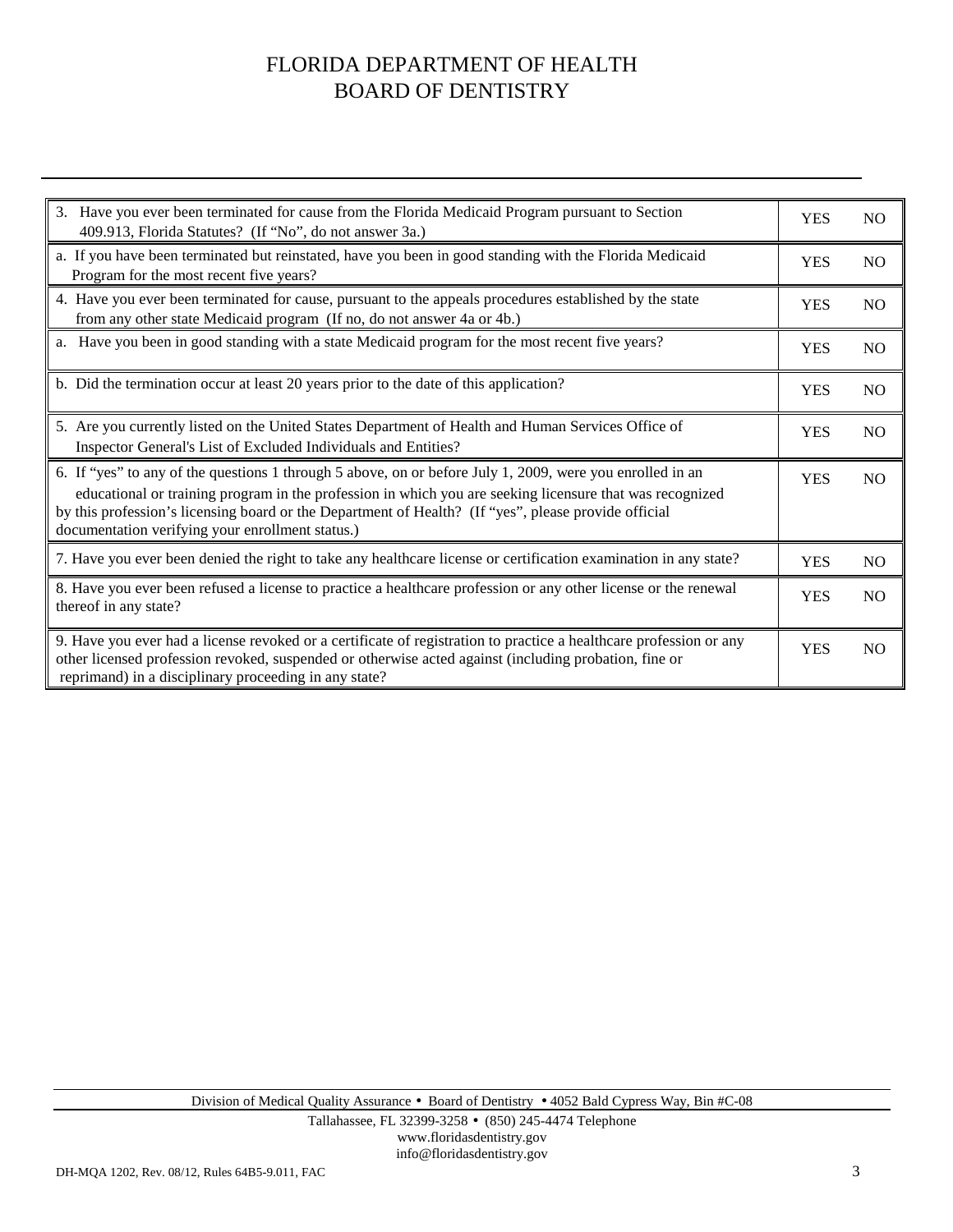#### **PART III- APPLICANT RELEASE**

### **THE FOLLOWING STATEMENT MUST BE COMPLETED:**

#### **APPLICANT RELEASE:**

I, state that I am the person referred to in the foregoing Residency/Intern permit application and supporting documentation, that said application and any supporting documentation are true and accurate.

 I hereby authorize all hospitals, institutions or organizations, my references, personal physicians, employers (past and present), business and professional associates (past and present), and all governmental agencies and instrumentalities (local, state, federal and foreign) to release to the Florida Department of Health any information, files, or records requested by the agency in connection with the processing of this application. I further authorize the Florida Department of Health to release to any organization, individual or group listed above any information which is material to my application.

 I understand that it is my responsibility to supplement my application as needed to reflect any material changes in any circumstance or condition stated in the application which might affect the decision of the department and which takes place between the initial filing of the application and the final granting or denial of residency/intern permit.

 I have carefully read the instructions and questions in the foregoing application and have answered them completely, without reservations of any kind. Should I furnish any false information in this application, or in any supporting documentation, I acknowledge that such an act constitutes cause for denial, disciplinary action, suspension or revocation of my residency/intern permit to practice dentistry under Chapter 466, Florida Statutes, Chapter 456, Florida Statutes, and Chapter 64B5, Florida Administrative Code, in the State of Florida.

I hereby affirm that I have received, read and understood Chapter 466, Florida Statutes, Chapter 456, Florida Statutes, and Chapter 64B5, Florida Administrative Code, and acknowledge that I must abide by them.

| <b>Signature of applicant</b> |  |  |
|-------------------------------|--|--|
|                               |  |  |

**Date**  $\frac{1}{2}$ 

Division of Medical Quality Assurance • Board of Dentistry • 4052 Bald Cypress Way, Bin #C-08

Tallahassee, FL 32399-3258 • (850) 245-4474 Telephone www.floridasdentistry.gov info@floridasdentistry.gov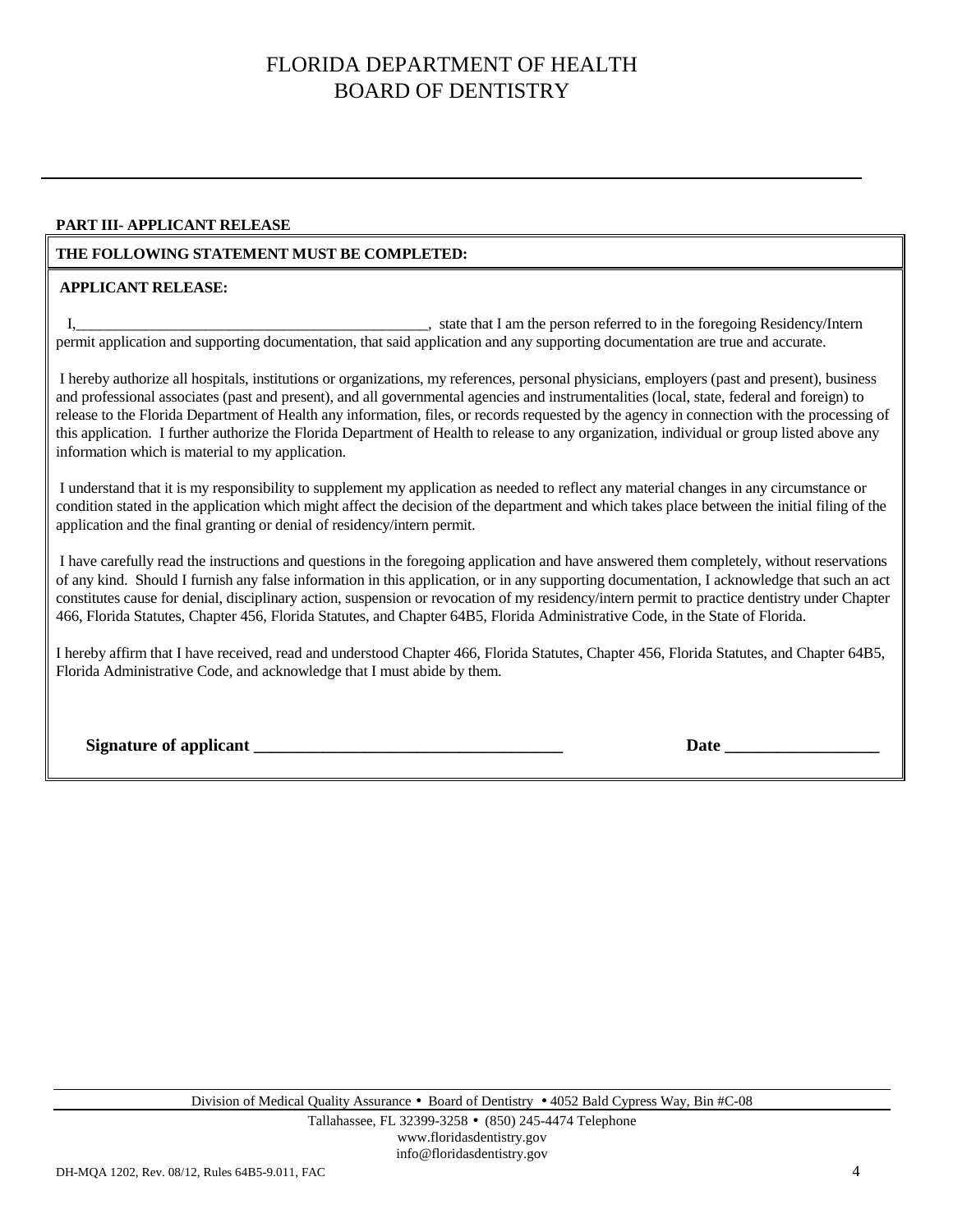### **\*CONFIDENTIAL AND EXEMPT FROM PUBLIC RECORDS DISCLOSURE\***

## **DEPARTMENT OF HEALTH FLORIDA BOARD OF DENTISTRY DENTAL RADIOGRAPHY CERTIFICATION APPLICATION**

This page is exempt from public records disclosure. The Department of Health is required and authorized to collect Social Security Numbers relating to applications for professional licensure pursuant to Title 42 USCA § 666 (a)(13). For all professions regulated under chapter 456, Florida Statutes, the collection of Social Security Numbers is required by section 456.013(1)(a), Florida Statutes.

| Name: |      |       |        |
|-------|------|-------|--------|
|       | Last | First | Middle |
|       |      |       |        |

**Social Security Number**: \_\_\_\_\_\_\_\_\_\_\_\_\_\_\_\_\_\_\_\_\_\_\_\_\_\_\_\_\_\_\_\_\_\_\_\_

### **PART IV - APPLICANT HISTORY - HEALTH**

If you answer "YES" to any of the following questions, you must submit a current mental health status report from a licensed mental health professional, wherein this professional practitioner opines that you are able to practice with reasonable skill and safety to patients or clients.

| In the last 5 years, have you been enrolled in, required to enter into, or participated in<br>A.         | $\Box$ YES $\Box$ NO |
|----------------------------------------------------------------------------------------------------------|----------------------|
| any drug or alcohol recovery program or impaired practitioner program for treatment of drug or           |                      |
|                                                                                                          |                      |
| alcohol abuse that occurred within the past 5 years?                                                     |                      |
| In the last 5 years, have you been admitted or referred to a hospital, facility or impaired<br><b>B.</b> | $\Box$ YES $\Box$ NO |
| practitioner program for treatment of a diagnosed mental disorder or impairment?                         |                      |
| During the last 5 years, have you been treated for or had a recurrence of a diagnosed<br>$C_{\cdot}$     | $\Box$ YES $\Box$ NO |
| mental disorder that has impaired your ability to practice your profession within the past 5             |                      |
| years?                                                                                                   |                      |
| In the last 5 years, were you admitted or directed into a program for the treatment of a<br>D.           | $\Box$ YES $\Box$ NO |
| diagnosed substance-related (alcohol/drug) disorder or, if you were previously in such a                 |                      |
| program, did you suffer a relapse within the last 5 years?                                               |                      |
| During the last 5 years, have you been treated for or had a recurrence of a diagnosed<br>Е.              | $\Box$ YES $\Box$ NO |
| substance-related (alcohol/drug) disorder that has impaired your ability to practice your                |                      |
| profession within the past 5 years?                                                                      |                      |
| During the last 5 years, have you been treated for or had a recurrence of a diagnosed<br>F.              | $\Box$ YES $\Box$ NO |
| physical disorder that has impaired your ability to practice your profession?                            |                      |

Division of Medical Quality Assurance • Board of Dentistry • 4052 Bald Cypress Way, Bin #C-08

Tallahassee, FL 32399-3258 • (850) 245-4474 Telephone

www.floridasdentistry.gov info@floridasdentistry.gov